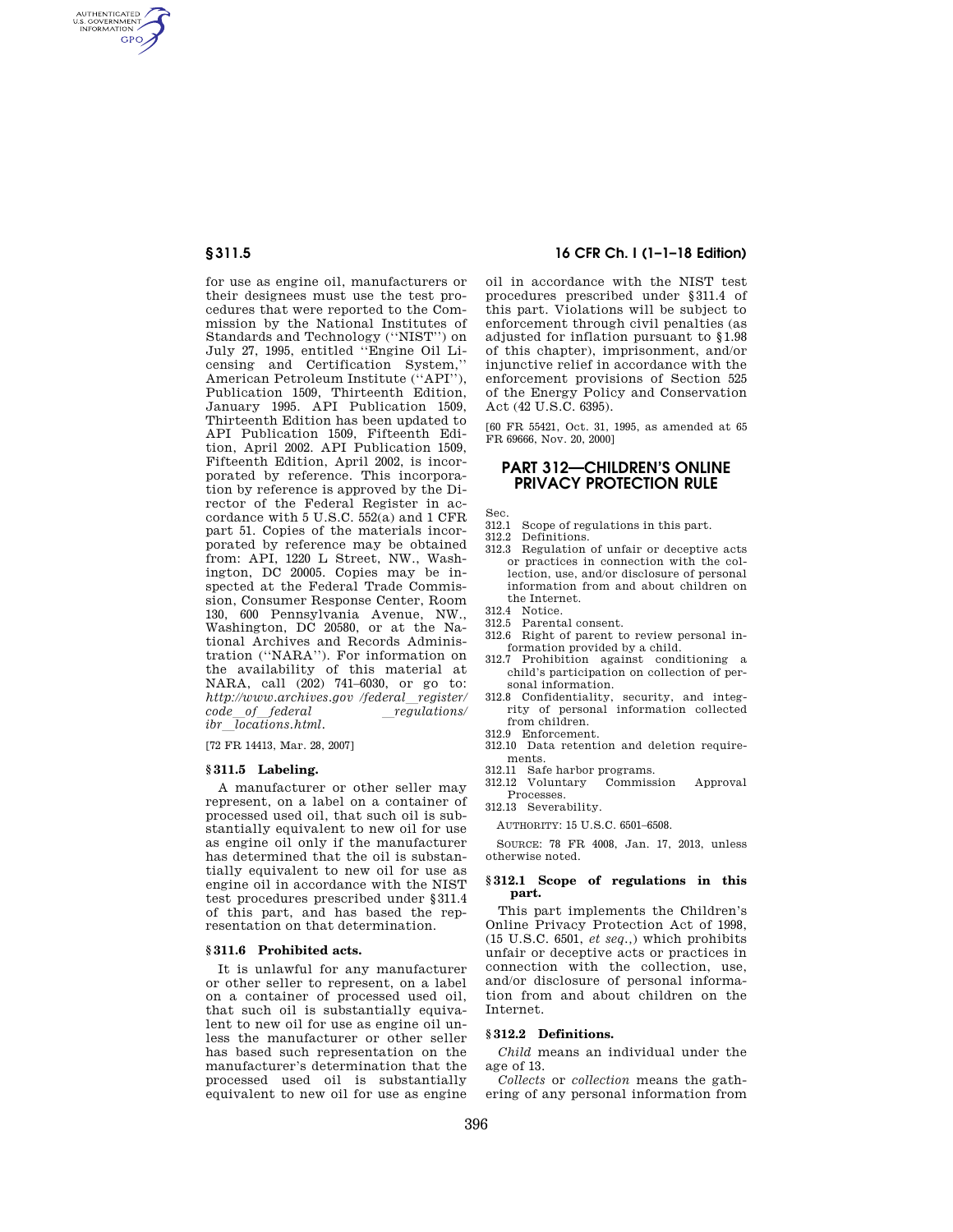a child by any means, including but not limited to:

(1) Requesting, prompting, or encouraging a child to submit personal information online;

(2) Enabling a child to make personal information publicly available in identifiable form. An operator shall not be considered to have collected personal information under this paragraph if it takes reasonable measures to delete all or virtually all personal information from a child's postings before they are made public and also to delete such information from its records; or

(3) Passive tracking of a child online. *Commission* means the Federal Trade Commission.

*Delete* means to remove personal information such that it is not maintained in retrievable form and cannot be retrieved in the normal course of business.

*Disclose or disclosure* means, with respect to personal information:

(1) The release of personal information collected by an operator from a child in identifiable form for any purpose, except where an operator provides such information to a person who provides support for the internal operations of the Web site or online service; and

(2) Making personal information collected by an operator from a child publicly available in identifiable form by any means, including but not limited to a public posting through the Internet, or through a personal home page or screen posted on a Web site or online service; a pen pal service; an electronic mail service; a message board; or a chat room.

*Federal agency* means an agency, as that term is defined in Section 551(1) of title 5, United States Code.

*Internet* means collectively the myriad of computer and telecommunications facilities, including equipment and operating software, which comprise the interconnected world-wide network of networks that employ the Transmission Control Protocol/Internet Protocol, or any predecessor or successor protocols to such protocol, to communicate information of all kinds by wire, radio, or other methods of transmission.

*Obtaining verifiable consent* means making any reasonable effort (taking into consideration available technology) to ensure that before personal information is collected from a child, a parent of the child:

(1) Receives notice of the operator's personal information collection, use, and disclosure practices; and

(2) Authorizes any collection, use, and/or disclosure of the personal information.

*Online contact information* means an email address or any other substantially similar identifier that permits direct contact with a person online, including but not limited to, an instant messaging user identifier, a voice over internet protocol (VOIP) identifier, or a video chat user identifier.

*Operator* means any person who operates a Web site located on the Internet or an online service and who collects or maintains personal information from or about the users of or visitors to such Web site or online service, or on whose behalf such information is collected or maintained, or offers products or services for sale through that Web site or online service, where such Web site or online service is operated for commercial purposes involving commerce among the several States or with 1 or more foreign nations; in any territory of the United States or in the District of Columbia, or between any such territory and another such territory or any State or foreign nation; or between the District of Columbia and any State, territory, or foreign nation. This definition does not include any nonprofit entity that would otherwise be exempt from coverage under Section 5 of the Federal Trade Commission Act (15 U.S.C. 45). Personal information is *collected or maintained on behalf of* an operator when:

(1) It is collected or maintained by an agent or service provider of the operator; or

(2) The operator benefits by allowing another person to collect personal information directly from users of such Web site or online service.

*Parent* includes a legal guardian.

*Person* means any individual, partnership, corporation, trust, estate, cooperative, association, or other entity.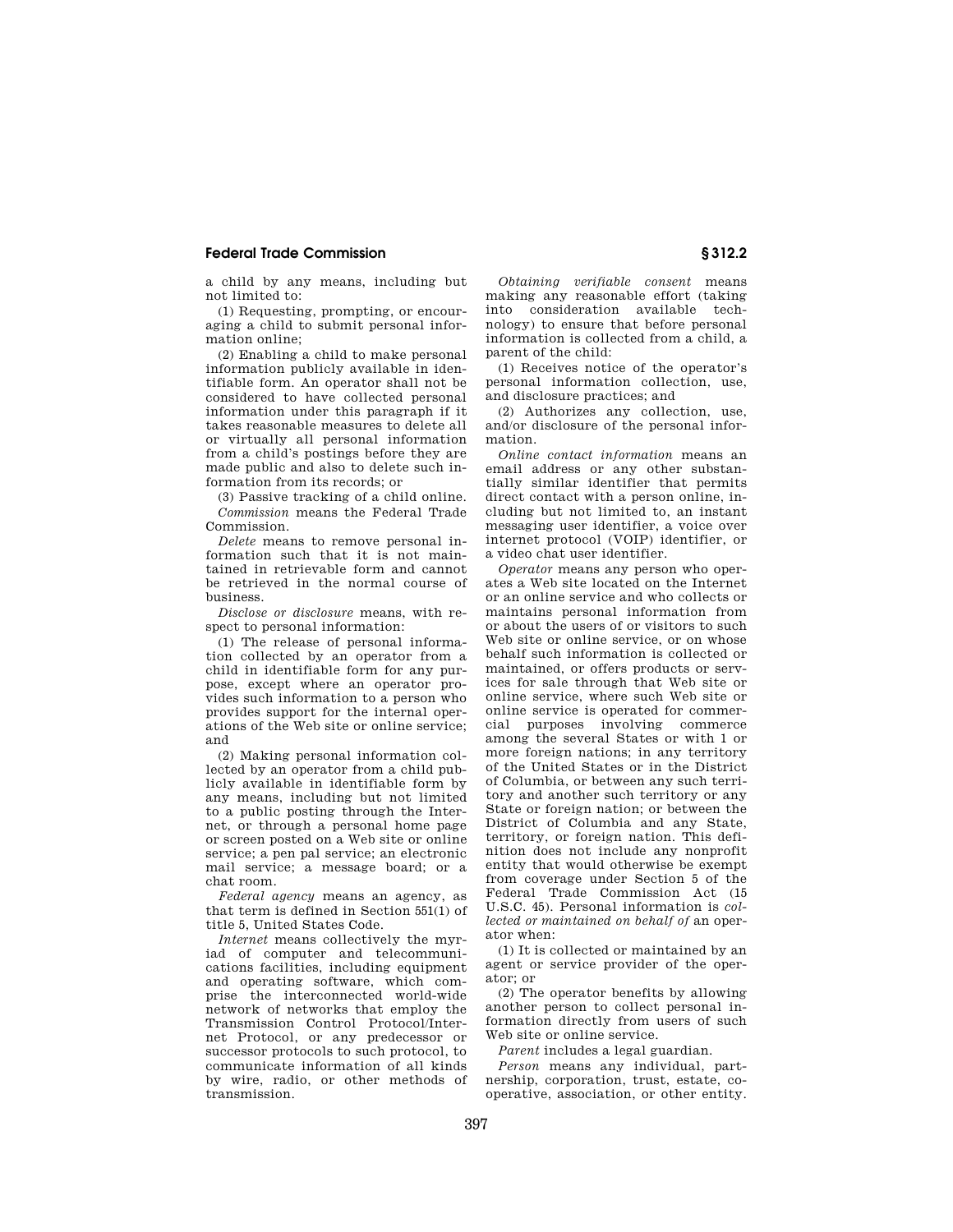*Personal information* means individually identifiable information about an individual collected online, including: (1) A first and last name;

(2) A home or other physical address including street name and name of a city or town;

(3) Online contact information as defined in this section;

(4) A screen or user name where it functions in the same manner as online contact information, as defined in this section;

(5) A telephone number;

(6) A Social Security number;

(7) A persistent identifier that can be used to recognize a user over time and across different Web sites or online services. Such persistent identifier includes, but is not limited to, a customer number held in a cookie, an Internet Protocol (IP) address, a processor or device serial number, or unique device identifier;

(8) A photograph, video, or audio file where such file contains a child's image or voice;

(9) Geolocation information sufficient to identify street name and name of a city or town; or

(10) Information concerning the child or the parents of that child that the operator collects online from the child and combines with an identifier described in this definition.

*Release of personal information* means the sharing, selling, renting, or transfer of personal information to any third party.

*Support for the internal operations of the Web site or online service means:* 

(1) Those activities necessary to:

(i) Maintain or analyze the functioning of the Web site or online service;

(ii) Perform network communications;

(iii) Authenticate users of, or personalize the content on, the Web site or online service;

(iv) Serve contextual advertising on the Web site or online service or cap the frequency of advertising;

(v) Protect the security or integrity of the user, Web site, or online service;

(vi) Ensure legal or regulatory compliance; or

(vii) Fulfill a request of a child as permitted by  $§312.5(c)(3)$  and (4);

# **§ 312.2 16 CFR Ch. I (1–1–18 Edition)**

(2) So long as The information collected for the activities listed in paragraphs  $(1)(i)$ –(vii) of this definition is not used or disclosed to contact a specific individual, including through behavioral advertising, to amass a profile on a specific individual, or for any other purpose.

*Third party* means any person who is not:

(1) An operator with respect to the collection or maintenance of personal information on the Web site or online service; or

(2) A person who provides support for the internal operations of the Web site or online service and who does not use or disclose information protected under this part for any other purpose.

*Web site or online service directed to children* means a commercial Web site or online service, or portion thereof, that is targeted to children.

(1) In determining whether a Web site or online service, or a portion thereof, is directed to children, the Commission will consider its subject matter, visual content, use of animated characters or child-oriented activities and incentives, music or other audio content, age of models, presence of child celebrities or celebrities who appeal to children, language or other characteristics of the Web site or online service, as well as whether advertising promoting or appearing on the Web site or online service is directed to children. The Commission will also consider competent and reliable empirical evidence regarding audience composition, and evidence regarding the intended audience.

(2) A Web site or online service shall be deemed directed to children when it has actual knowledge that it is collecting personal information directly from users of another Web site or online service directed to children.

(3) A Web site or online service that is directed to children under the criteria set forth in paragraph (1) of this definition, but that does not target children as its primary audience, shall not be deemed directed to children if it:

(i) Does not collect personal information from any visitor prior to collecting age information; and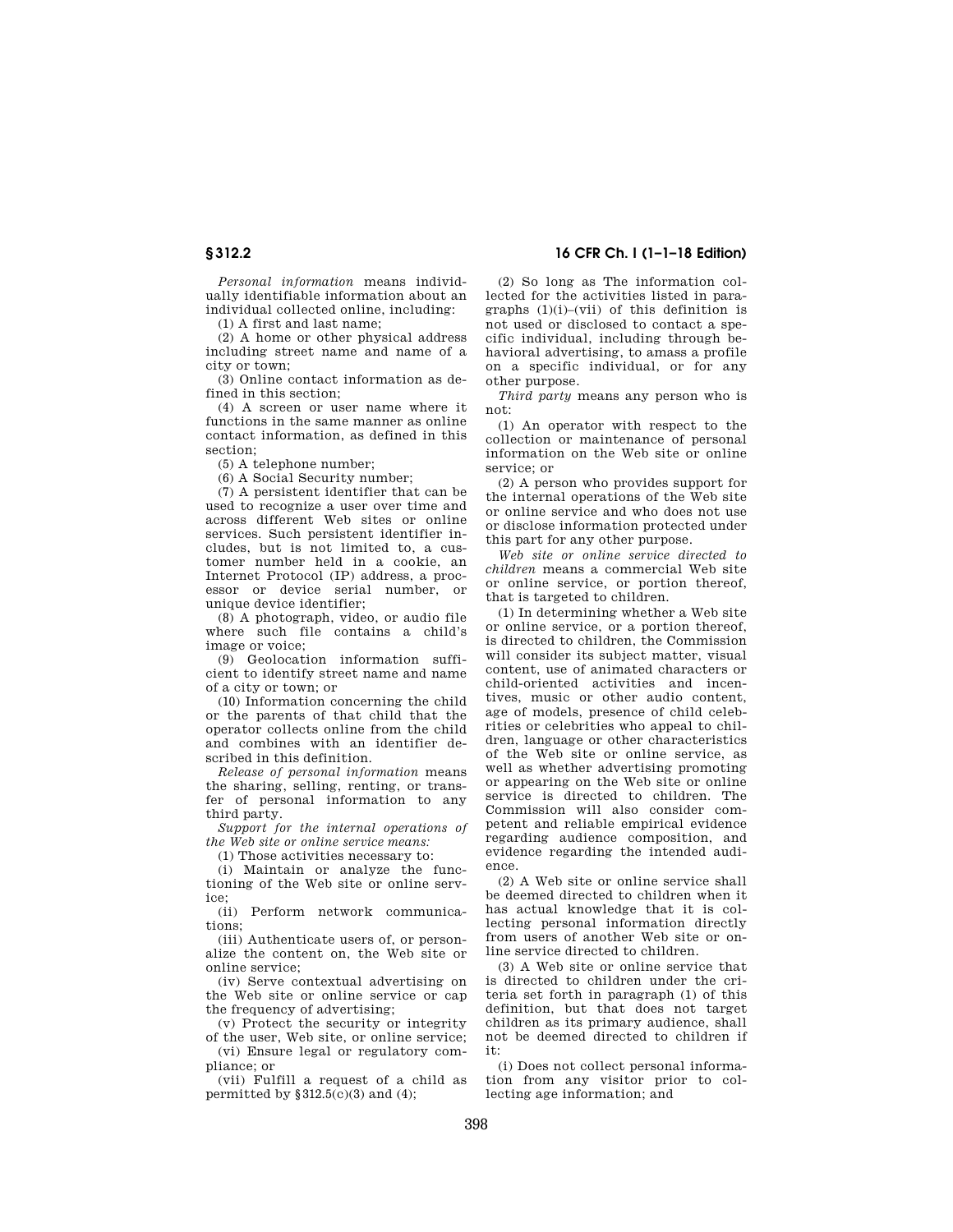(ii) Prevents the collection, use, or disclosure of personal information from visitors who identify themselves as under age 13 without first complying with the notice and parental consent provisions of this part.

(4) A Web site or online service shall not be deemed directed to children solely because it refers or links to a commercial Web site or online service directed to children by using information location tools, including a directory, index, reference, pointer, or hypertext link.

### **§ 312.3 Regulation of unfair or deceptive acts or practices in connection with the collection, use, and/or disclosure of personal information from and about children on the Internet.**

*General requirements.* It shall be unlawful for any operator of a Web site or online service directed to children, or any operator that has actual knowledge that it is collecting or maintaining personal information from a child, to collect personal information from a child in a manner that violates the regulations prescribed under this part. Generally, under this part, an operator must:

(a) Provide notice on the Web site or online service of what information it collects from children, how it uses such information, and its disclosure practices for such information (§312.4(b));

(b) Obtain verifiable parental consent prior to any collection, use, and/or disclosure of personal information from children (§312.5);

(c) Provide a reasonable means for a parent to review the personal information collected from a child and to refuse to permit its further use or maintenance (§312.6);

(d) Not condition a child's participation in a game, the offering of a prize, or another activity on the child disclosing more personal information than is reasonably necessary to participate in such activity (§312.7); and

(e) Establish and maintain reasonable procedures to protect the confidentiality, security, and integrity of personal information collected from children (§312.8).

# **§ 312.4 Notice.**

(a) *General principles of notice.* It shall be the obligation of the operator to provide notice and obtain verifiable parental consent prior to collecting, using, or disclosing personal information from children. Such notice must be clearly and understandably written, complete, and must contain no unrelated, confusing, or contradictory materials.

(b) *Direct notice to the parent.* An operator must make reasonable efforts, taking into account available technology, to ensure that a parent of a child receives direct notice of the operator's practices with regard to the collection, use, or disclosure of personal information from children, including notice of any material change in the collection, use, or disclosure practices to which the parent has previously consented.

(c) *Content of the direct notice to the parent*—(1) *Content of the direct notice to the parent under §312.5(c)(1) (Notice to Obtain Parent's Affirmative Consent to the Collection, Use, or Disclosure of a Child's Personal Information).* This direct notice shall set forth:

(i) That the operator has collected the parent's online contact information from the child, and, if such is the case, the name of the child or the parent, in order to obtain the parent's consent;

(ii) That the parent's consent is required for the collection, use, or disclosure of such information, and that the operator will not collect, use, or disclose any personal information from the child if the parent does not provide such consent;

(iii) The additional items of personal information the operator intends to collect from the child, or the potential opportunities for the disclosure of personal information, should the parent provide consent;

(iv) A hyperlink to the operator's online notice of its information practices required under paragraph (d) of this section;

(v) The means by which the parent can provide verifiable consent to the collection, use, and disclosure of the information; and

(vi) That if the parent does not provide consent within a reasonable time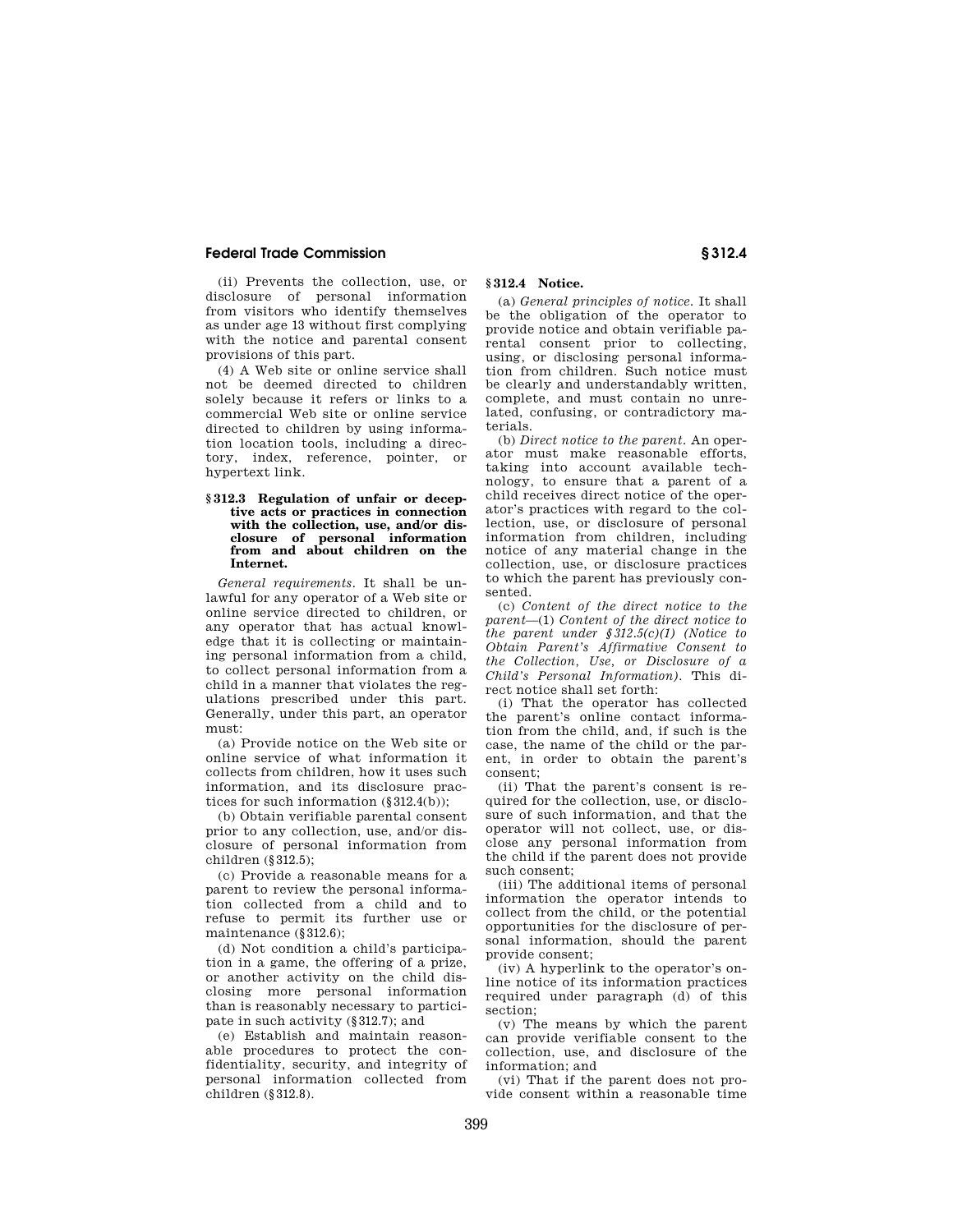from the date the direct notice was sent, the operator will delete the parent's online contact information from its records.

(2) *Content of the direct notice to the parent under* § *312.5(c)(2) (Voluntary Notice to Parent of a Child's Online Activities Not Involving the Collection, Use or Disclosure of Personal Information).*  Where an operator chooses to notify a parent of a child's participation in a Web site or online service, and where such site or service does not collect any personal information other than the parent's online contact information, the direct notice shall set forth:

(i) That the operator has collected the parent's online contact information from the child in order to provide notice to, and subsequently update the parent about, a child's participation in a Web site or online service that does not otherwise collect, use, or disclose children's personal information;

(ii) That the parent's online contact information will not be used or disclosed for any other purpose;

(iii) That the parent may refuse to permit the child's participation in the Web site or online service and may require the deletion of the parent's online contact information, and how the parent can do so; and

(iv) A hyperlink to the operator's online notice of its information practices required under paragraph (d) of this section.

(3) *Content of the direct notice to the parent under* § *312.5(c)(4) (Notice to a Parent of Operator's Intent to Communicate with the Child Multiple Times).* This direct notice shall set forth:

(i) That the operator has collected the child's online contact information from the child in order to provide multiple online communications to the child;

(ii) That the operator has collected the parent's online contact information from the child in order to notify the parent that the child has registered to receive multiple online communications from the operator;

(iii) That the online contact information collected from the child will not be used for any other purpose, disclosed, or combined with any other information collected from the child;

(iv) That the parent may refuse to permit further contact with the child and require the deletion of the parent's and child's online contact information, and how the parent can do so;

(v) That if the parent fails to respond to this direct notice, the operator may use the online contact information collected from the child for the purpose stated in the direct notice; and

(vi) A hyperlink to the operator's online notice of its information practices required under paragraph (d) of this section.

(4) *Content of the direct notice to the parent required under §312.5(c)(5) (Notice to a Parent In Order to Protect a Child's Safety).* This direct notice shall set forth:

(i) That the operator has collected the name and the online contact information of the child and the parent in order to protect the safety of a child;

(ii) That the information will not be used or disclosed for any purpose unrelated to the child's safety;

(iii) That the parent may refuse to permit the use, and require the deletion, of the information collected, and how the parent can do so;

(iv) That if the parent fails to respond to this direct notice, the operator may use the information for the purpose stated in the direct notice; and

(v) A hyperlink to the operator's online notice of its information practices required under paragraph (d) of this section.

(d) *Notice on the Web site or online service.* In addition to the direct notice to the parent, an operator must post a prominent and clearly labeled link to an online notice of its information practices with regard to children on the home or landing page or screen of its Web site or online service, *and,* at each area of the Web site or online service where personal information is collected from children. The link must be in close proximity to the requests for information in each such area. An operator of a general audience Web site or online service that has a separate children's area must post a link to a notice of its information practices with regard to children on the home or landing page or screen of the children's area. To be complete, the online notice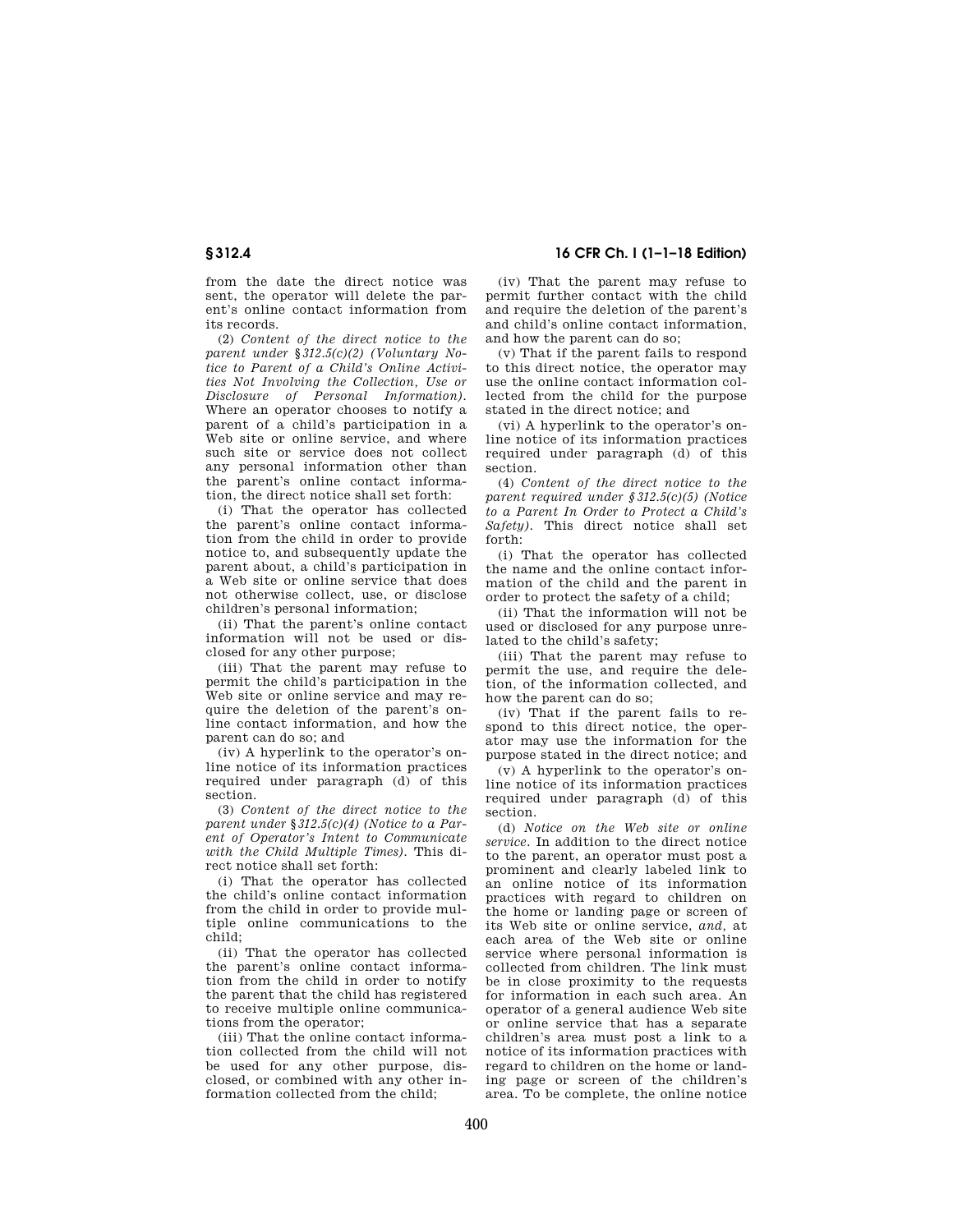of the Web site or online service's information practices must state the following:

(1) The name, address, telephone number, and email address of all operators collecting or maintaining personal information from children through the Web site or online service. *Provided that:* The operators of a Web site or online service may list the name, address, phone number, and email address of one operator who will respond to all inquiries from parents concerning the operators' privacy policies and use of children's information, as long as the names of all the operators collecting or maintaining personal information from children through the Web site or online service are also listed in the notice;

(2) A description of what information the operator collects from children, including whether the Web site or online service enables a child to make personal information publicly available; how the operator uses such information; and, the operator's disclosure practices for such information; and

(3) That the parent can review or have deleted the child's personal information, and refuse to permit further collection or use of the child's information, and state the procedures for doing so.

#### **§ 312.5 Parental consent.**

(a) *General requirements.* (1) An operator is required to obtain verifiable parental consent before any collection, use, or disclosure of personal information from children, including consent to any material change in the collection, use, or disclosure practices to which the parent has previously consented.

(2) An operator must give the parent the option to consent to the collection and use of the child's personal information without consenting to disclosure of his or her personal information to third parties.

(b) *Methods for verifiable parental consent.* (1) An operator must make reasonable efforts to obtain verifiable parental consent, taking into consideration available technology. Any method to obtain verifiable parental consent must be reasonably calculated, in light of available technology, to ensure that the person providing consent is the child's parent. (2) Existing methods to obtain verifiable parental consent that satisfy the requirements of this paragraph include:

(i) Providing a consent form to be signed by the parent and returned to the operator by postal mail, facsimile, or electronic scan;

(ii) Requiring a parent, in connection with a monetary transaction, to use a credit card, debit card, or other online payment system that provides notification of each discrete transaction to the primary account holder;

(iii) Having a parent call a toll-free telephone number staffed by trained personnel;

(iv) Having a parent connect to trained personnel via video-conference;

(v) Verifying a parent's identity by checking a form of government-issued identification against databases of such information, where the parent's identification is deleted by the operator from its records promptly after such verification is complete; or

(vi) *Provided that,* an operator that does not ''disclose'' (as defined by §312.2) children's personal information, may use an email coupled with additional steps to provide assurances that the person providing the consent is the parent. Such additional steps include: Sending a confirmatory email to the parent following receipt of consent, or obtaining a postal address or telephone number from the parent and confirming the parent's consent by letter or telephone call. An operator that uses this method must provide notice that the parent can revoke any consent given in response to the earlier email.

(3) *Safe harbor approval of parental consent methods.* A safe harbor program approved by the Commission under §312.11 may approve its member operators' use of a parental consent method not currently enumerated in paragraph (b)(2) of this section where the safe harbor program determines that such parental consent method meets the requirements of paragraph (b)(1) of this section.

(c) *Exceptions to prior parental consent.*  Verifiable parental consent is required prior to any collection, use, or disclosure of personal information from a child *except* as set forth in this paragraph: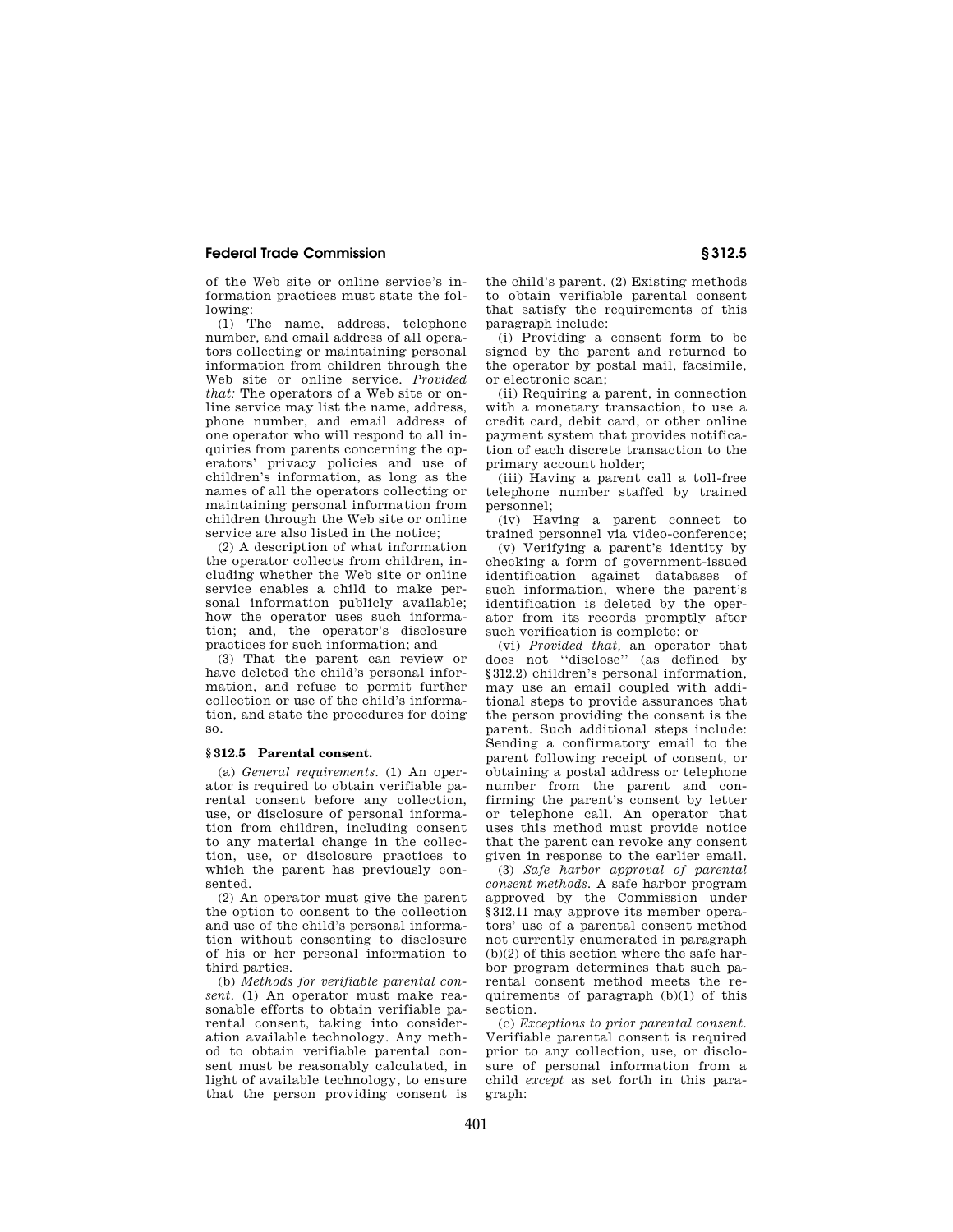# **§ 312.6 16 CFR Ch. I (1–1–18 Edition)**

(1) Where the sole purpose of collecting the name or online contact information of the parent or child is to provide notice and obtain parental consent under §312.4(c)(1). If the operator has not obtained parental consent after a reasonable time from the date of the information collection, the operator must delete such information from its records;

(2) Where the purpose of collecting a parent's online contact information is to provide voluntary notice to, and subsequently update the parent about, the child's participation in a Web site or online service that does not otherwise collect, use, or disclose children's personal information. In such cases, the parent's online contact information may not be used or disclosed for any other purpose. In such cases, the operator must make reasonable efforts, taking into consideration available technology, to ensure that the parent<br>receives notice as described in notice as described in §312.4(c)(2);

(3) Where the sole purpose of collecting online contact information from a child is to respond directly on a one-time basis to a specific request from the child, and where such information is not used to re-contact the child or for any other purpose, is not disclosed, and is deleted by the operator from its records promptly after responding to the child's request;

(4) Where the purpose of collecting a child's and a parent's online contact information is to respond directly more than once to the child's specific request, and where such information is not used for any other purpose, disclosed, or combined with any other information collected from the child. In such cases, the operator must make reasonable efforts, taking into consideration available technology, to ensure that the parent receives notice as described in §312.4(c)(3). An operator will not be deemed to have made reasonable efforts to ensure that a parent receives notice where the notice to the parent was unable to be delivered;

(5) Where the purpose of collecting a child's and a parent's name and online contact information, is to protect the safety of a child, and where such information is not used or disclosed for any purpose unrelated to the child's safety.

In such cases, the operator must make reasonable efforts, taking into consideration available technology, to provide a parent with notice as described in §312.4(c)(4);

(6) Where the purpose of collecting a child's name and online contact information is to:

(i) Protect the security or integrity of its Web site or online service;

(ii) Take precautions against liability;

(iii) Respond to judicial process; or

(iv) To the extent permitted under other provisions of law, to provide information to law enforcement agencies or for an investigation on a matter related to public safety; and where such information is not be used for any other purpose;

(7) Where an operator collects a persistent identifier and no other personal information and such identifier is used for the sole purpose of providing support for the internal operations of the Web site or online service. In such case, there also shall be no obligation to provide notice under §312.4; or

(8) Where an operator covered under paragraph (2) of the definition of *Web site or online service directed to children*  in §312.2 collects a persistent identifier and no other personal information from a user who affirmatively interacts with the operator and whose previous registration with that operator indicates that such user is not a child. In such case, there also shall be no obligation to provide notice under §312.4.

#### **§ 312.6 Right of parent to review personal information provided by a child.**

(a) Upon request of a parent whose child has provided personal information to a Web site or online service, the operator of that Web site or online service is required to provide to that parent the following:

(1) A description of the specific types or categories of personal information collected from children by the operator, such as name, address, telephone number, email address, hobbies, and extracurricular activities;

(2) The opportunity at any time to refuse to permit the operator's further use or future online collection of personal information from that child, and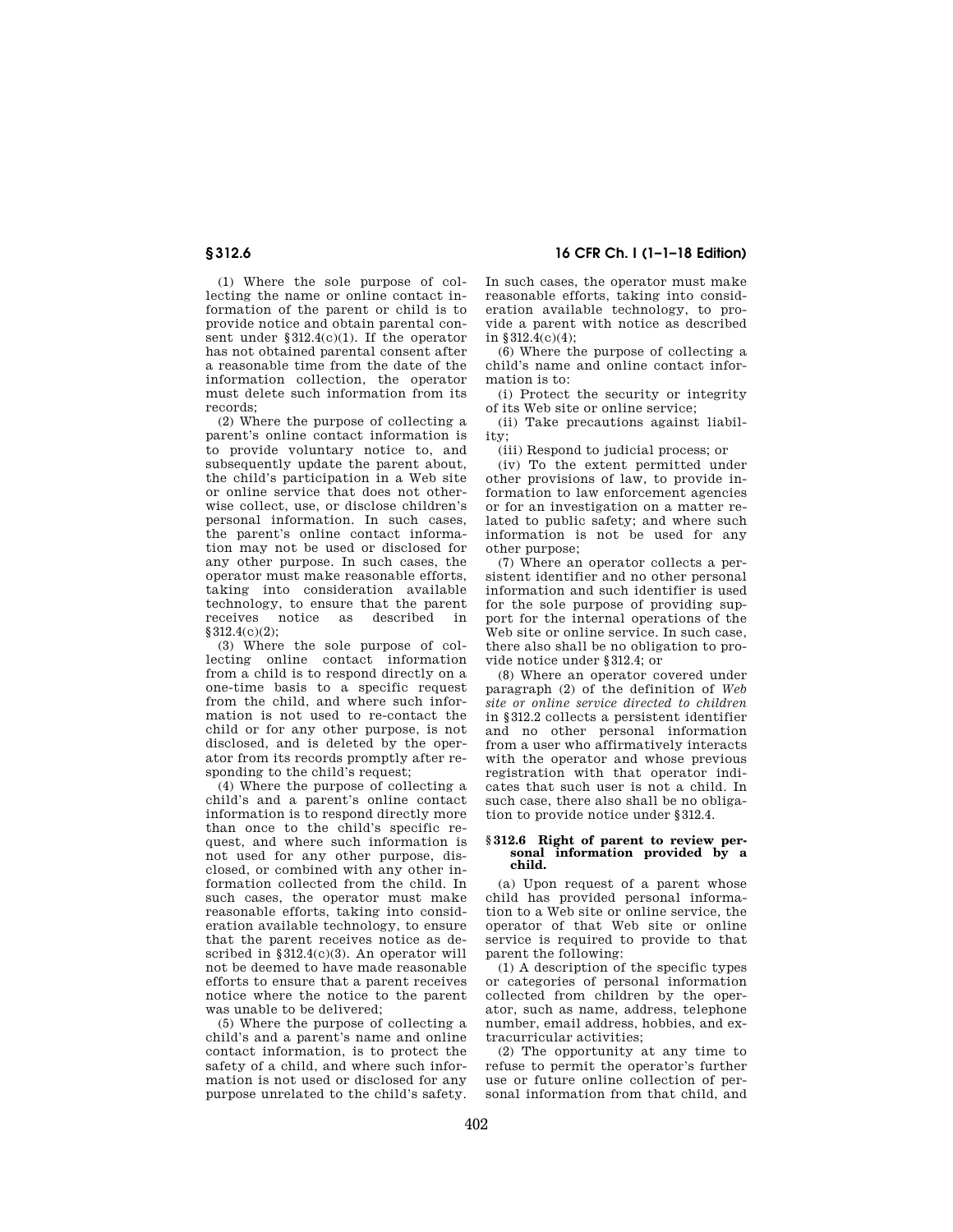to direct the operator to delete the child's personal information; and

(3) Notwithstanding any other provision of law, a means of reviewing any personal information collected from the child. The means employed by the operator to carry out this provision must:

(i) Ensure that the requestor is a parent of that child, taking into account available technology; and

(ii) Not be unduly burdensome to the parent.

(b) Neither an operator nor the operator's agent shall be held liable under any Federal or State law for any disclosure made in good faith and following reasonable procedures in responding to a request for disclosure of personal information under this section.

(c) Subject to the limitations set forth in §312.7, an operator may terminate any service provided to a child whose parent has refused, under paragraph  $(a)(2)$  of this section, to permit the operator's further use or collection of personal information from his or her child or has directed the operator to delete the child's personal information.

#### **§ 312.7 Prohibition against conditioning a child's participation on collection of personal information.**

An operator is prohibited from conditioning a child's participation in a game, the offering of a prize, or another activity on the child's disclosing more personal information than is reasonably necessary to participate in such activity.

## **§ 312.8 Confidentiality, security, and integrity of personal information collected from children.**

The operator must establish and maintain reasonable procedures to protect the confidentiality, security, and integrity of personal information collected from children. The operator must also take reasonable steps to release children's personal information only to service providers and third parties who are capable of maintaining the confidentiality, security and integrity of such information, and who provide assurances that they will maintain the information in such a manner.

# **§ 312.9 Enforcement.**

Subject to sections 6503 and 6505 of the Children's Online Privacy Protection Act of 1998, a violation of a regulation prescribed under section 6502 (a) of this Act shall be treated as a violation of a rule defining an unfair or deceptive act or practice prescribed under section  $18(a)(1)(B)$  of the Federal Trade Commission Act  $(15 \text{ U.S.C. } 57a(a)(1)(B)).$ 

#### **§ 312.10 Data retention and deletion requirements.**

An operator of a Web site or online service shall retain personal information collected online from a child for only as long as is reasonably necessary to fulfill the purpose for which the information was collected. The operator must delete such information using reasonable measures to protect against unauthorized access to, or use of, the information in connection with its deletion.

## **§ 312.11 Safe harbor programs.**

(a) *In general.* Industry groups or other persons may apply to the Commission for approval of self-regulatory program guidelines (''safe harbor programs''). The application shall be filed with the Commission's Office of the Secretary. The Commission will publish in the FEDERAL REGISTER a document seeking public comment on the application. The Commission shall issue a written determination within 180 days of the filing of the application.

(b) *Criteria for approval of self-regulatory program guidelines.* Proposed safe harbor programs must demonstrate that they meet the following performance standards:

(1) Program requirements that ensure operators subject to the self-regulatory program guidelines (''subject operators'') provide substantially the same or greater protections for children as those contained in §§312.2 through 312.8, and 312.10.

(2) An effective, mandatory mechanism for the independent assessment of subject operators' compliance with the self-regulatory program guidelines. At a minimum, this mechanism must include a comprehensive review by the safe harbor program, to be conducted not less than annually, of each subject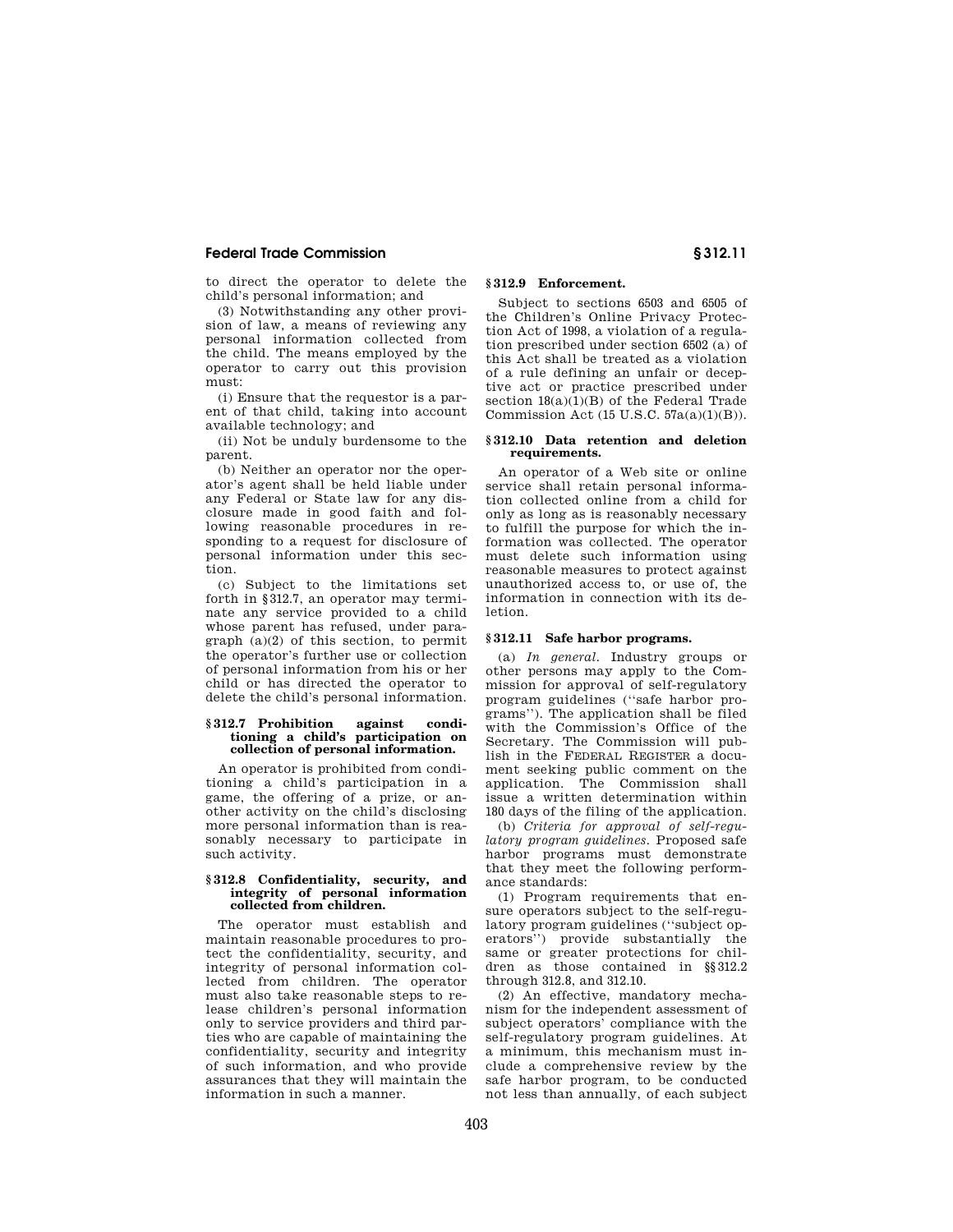operator's information policies, practices, and representations. The assessment mechanism required under this paragraph can be provided by an independent enforcement program, such as a seal program.

(3) Disciplinary actions for subject operators' non-compliance with selfregulatory program guidelines. This performance standard may be satisfied by:

(i) Mandatory, public reporting of any action taken against subject operators by the industry group issuing the self-regulatory guidelines;

(ii) Consumer redress;

(iii) Voluntary payments to the United States Treasury in connection with an industry-directed program for violators of the self-regulatory guidelines;

(iv) Referral to the Commission of operators who engage in a pattern or practice of violating the self-regulatory guidelines; or

(v) Any other equally effective action.

(c) *Request for Commission approval of self-regulatory program guidelines.* A proposed safe harbor program's request for approval shall be accompanied by the following:

(1) A detailed explanation of the applicant's business model, and the technological capabilities and mechanisms that will be used for initial and continuing assessment of subject operators' fitness for membership in the safe harbor program;

(2) A copy of the full text of the guidelines for which approval is sought and any accompanying commentary;

(3) A comparison of each provision of §§312.2 through 312.8, and 312.10 with the corresponding provisions of the guidelines; and

(4) A statement explaining:

(i) How the self-regulatory program guidelines, including the applicable assessment mechanisms, meet the requirements of this part; and

(ii) How the assessment mechanisms and compliance consequences required under paragraphs  $(b)(2)$  and  $(b)(3)$  provide effective enforcement of the requirements of this part.

(d) *Reporting and recordkeeping requirements.* Approved safe harbor programs shall:

# **§ 312.11 16 CFR Ch. I (1–1–18 Edition)**

(1) By July 1, 2014, and annually thereafter, submit a report to the Commission containing, at a minimum, an aggregated summary of the results of the independent assessments conducted under paragraph (b)(2) of this section, a description of any disciplinary action taken against any subject operator under paragraph (b)(3) of this section, and a description of any approvals of member operators' use of a parental<br>consent mechanism pursuant to mechanism, pursuant  $$312.5(b)(3):$ 

(2) Promptly respond to Commission requests for additional information: and

(3) Maintain for a period not less than three years, and upon request make available to the Commission for inspection and copying:

(i) Consumer complaints alleging violations of the guidelines by subject operators;

(ii) Records of disciplinary actions taken against subject operators; and

(iii) Results of the independent assessments of subject operators' compliance required under paragraph (b)(2) of this section.

(e) *Post-approval modifications to selfregulatory program guidelines.* Approved safe harbor programs must submit proposed changes to their guidelines for review and approval by the Commission in the manner required for initial approval of guidelines under paragraph  $(c)(2)$  of this section. The statement required under paragraph (c)(4) of this section must describe how the proposed changes affect existing provisions of the guidelines.

(f) *Revocation of approval of self-regulatory program guidelines.* The Commission reserves the right to revoke any approval granted under this section if at any time it determines that the approved self-regulatory program guidelines or their implementation do not meet the requirements of this part. Safe harbor programs that were approved prior to the publication of the Final Rule amendments must, by March 1, 2013, submit proposed modifications to their guidelines that would bring them into compliance with such amendments, or their approval shall be revoked.

(g) *Operators' participation in a safe harbor program.* An operator will be